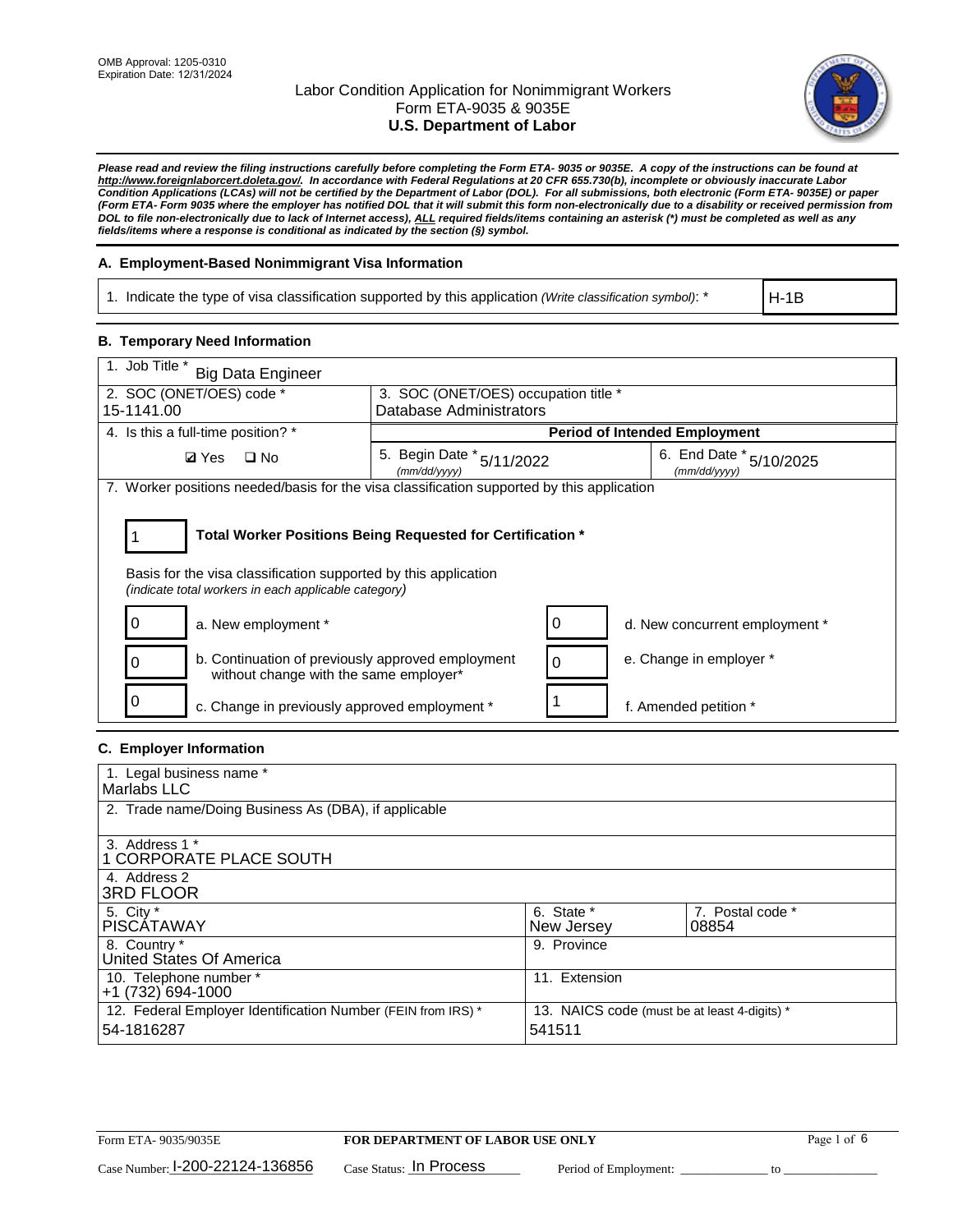

## **D. Employer Point of Contact Information**

**Important Note**: The information contained in this Section must be that of an employee of the employer who is authorized to act on behalf of the employer in labor certification matters. The information in this Section must be different from the agent or attorney information listed in Section E, unless the attorney is an employee of the employer.

| 1. Contact's last (family) name *               | 2. First (given) name * |                          | 3. Middle name(s)         |
|-------------------------------------------------|-------------------------|--------------------------|---------------------------|
| <b>VIDYADHARAN</b>                              | SANJAY                  |                          |                           |
| 4. Contact's job title *<br>CHIEF LEGAL OFFICER |                         |                          |                           |
| 5. Address 1 *<br>1 CORPORATE PLACE SOUTH       |                         |                          |                           |
| 6. Address 2                                    |                         |                          |                           |
| 7. City $*$<br><b>PISCATAWAY</b>                |                         | 8. State *<br>New Jersey | 9. Postal code *<br>08854 |
| 10. Country *<br>United States Of America       |                         | 11. Province             |                           |
| 12. Telephone number *                          | 13. Extension           | 14. E-Mail address       |                           |
| +1 (732) 694-1000                               | 1600                    | SANJAY@MARLABS.COM       |                           |

## **E. Attorney or Agent Information (If applicable)**

**Important Note**: The employer authorizes the attorney or agent identified in this section to act on its behalf in connection with the filing of this application.

| 1. Is the employer represented by an attorney or agent in the filing of this application? *<br>If "Yes," complete the remainder of Section E below. |               |                                              |                               |  | $\square$ Yes                                        | <b>ØNo</b> |
|-----------------------------------------------------------------------------------------------------------------------------------------------------|---------------|----------------------------------------------|-------------------------------|--|------------------------------------------------------|------------|
| 2. Attorney or Agent's last (family) name §                                                                                                         |               | 3. First (given) name §<br>4. Middle name(s) |                               |  |                                                      |            |
| 5. Address 1 §                                                                                                                                      |               |                                              |                               |  |                                                      |            |
| 6. Address 2                                                                                                                                        |               |                                              |                               |  |                                                      |            |
| 7. City §                                                                                                                                           |               | 8. State §                                   |                               |  | 9. Postal code §                                     |            |
| 10. Country §                                                                                                                                       |               | 11. Province                                 |                               |  |                                                      |            |
| 12. Telephone number §                                                                                                                              | 13. Extension |                                              | 14. E-Mail address            |  |                                                      |            |
| 15. Law firm/Business name §                                                                                                                        |               |                                              | 16. Law firm/Business FEIN §  |  |                                                      |            |
| 17. State Bar number (only if attorney) §                                                                                                           |               |                                              | standing (only if attorney) § |  | 18. State of highest court where attorney is in good |            |
| 19. Name of the highest State court where attorney is in good standing (only if attorney) §                                                         |               |                                              |                               |  |                                                      |            |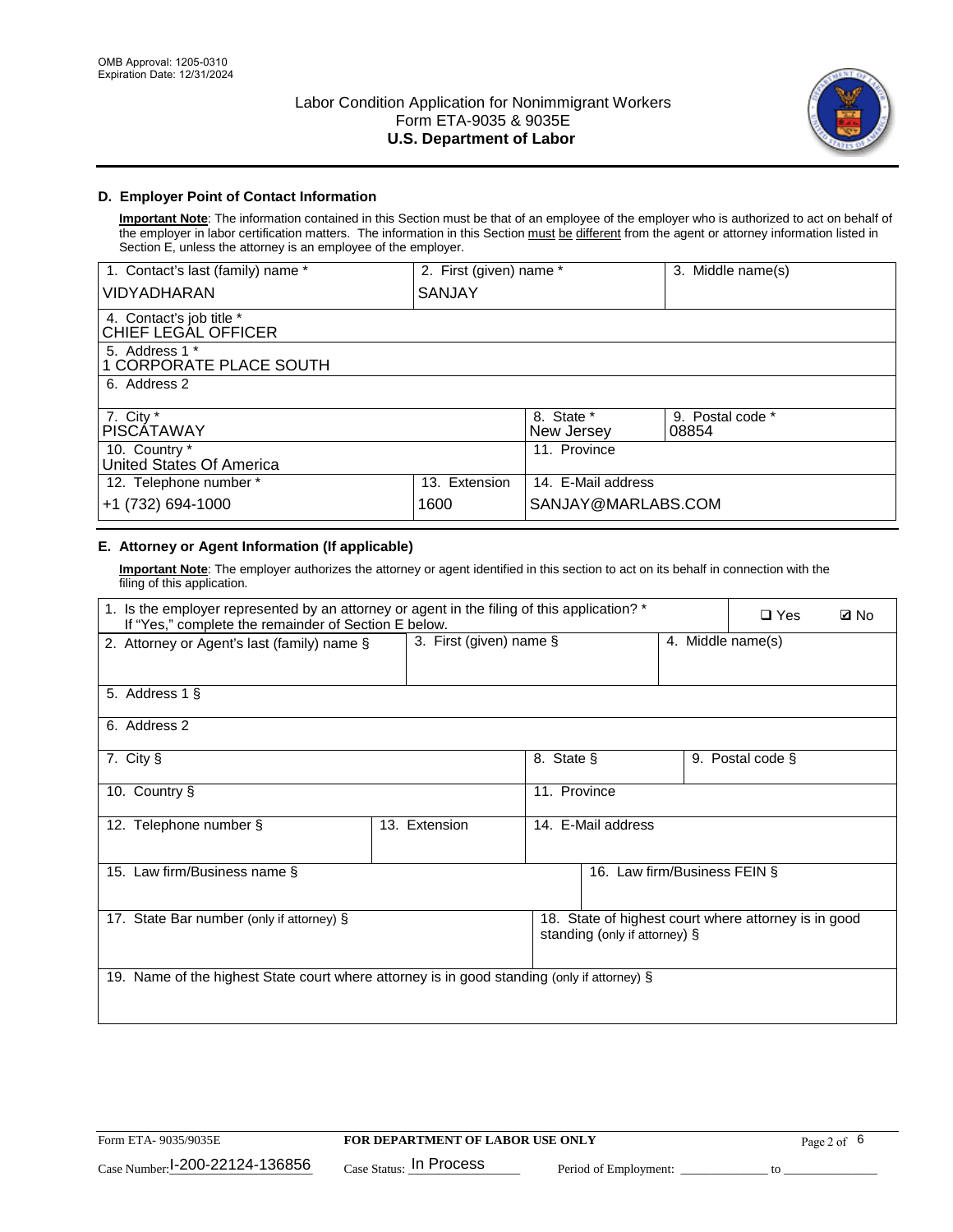

#### **F. Employment and Wage Information**

**Important Note**: The employer must define the intended place(s) of employment with as much geographic specificity as possible. Each intended place(s) of employment listed below must be the worksite or physical location where the work will actually be performed and cannot be a P.O. Box. The employer must identify all intended places of employment, including those of short duration, on the LCA. 20 CFR 655.730(c)(5). If the employer is submitting this form non-electronically and the work is expected to be performed in more than one location, an attachment must be submitted in order to complete this section. An employer has the option to use either a single Form ETA-9035/9035E or multiple forms to disclose all intended places of employment. If the employer has more than ten (10) intended places of employment at the time of filing this application, the employer must file as many additional LCAs as are necessary to list all intended places of employment. See the form instructions for further information about identifying all intended places of employment.

#### a.*Place of Employment Information* 1

|                                                                              | 1. Enter the estimated number of workers that will perform work at this place of employment under<br>the LCA.*                                                                                                                                                                                                                                                                                  |  |                                          |                      |                          |  |  |  |
|------------------------------------------------------------------------------|-------------------------------------------------------------------------------------------------------------------------------------------------------------------------------------------------------------------------------------------------------------------------------------------------------------------------------------------------------------------------------------------------|--|------------------------------------------|----------------------|--------------------------|--|--|--|
|                                                                              | 2. Indicate whether the worker(s) subject to this LCA will be placed with a secondary entity at this<br>place of employment. *                                                                                                                                                                                                                                                                  |  | <b>Ø</b> Yes                             | $\square$ No         |                          |  |  |  |
|                                                                              | 3. If "Yes" to question 2, provide the legal business name of the secondary entity. §                                                                                                                                                                                                                                                                                                           |  |                                          |                      |                          |  |  |  |
|                                                                              | <b>Verizon Communications</b>                                                                                                                                                                                                                                                                                                                                                                   |  |                                          |                      |                          |  |  |  |
|                                                                              | 4. Address 1 *<br>3232 N Locust St Apt#1313                                                                                                                                                                                                                                                                                                                                                     |  |                                          |                      |                          |  |  |  |
|                                                                              | 5. Address 2                                                                                                                                                                                                                                                                                                                                                                                    |  |                                          |                      |                          |  |  |  |
|                                                                              | 6. City *<br>7. County *<br>Denton<br>Denton                                                                                                                                                                                                                                                                                                                                                    |  |                                          |                      |                          |  |  |  |
| Texas                                                                        | 8. State/District/Territory *                                                                                                                                                                                                                                                                                                                                                                   |  | 9. Postal code *<br>76207                |                      |                          |  |  |  |
| 10. Wage Rate Paid to Nonimmigrant Workers *<br>10a. Per: (Choose only one)* |                                                                                                                                                                                                                                                                                                                                                                                                 |  |                                          |                      |                          |  |  |  |
|                                                                              | □ Hour □ Week □ Bi-Weekly □ Month □ Year<br>From $\text{\$}$ $\text{\$}$ $\text{\$}$ $\text{\$}$ $\text{\$}$ $\text{\$}$ $\text{\$}$ $\text{\$}$ $\text{\$}$ $\text{\$}$ $\text{\$}$ $\text{\$}$ $\text{\$}$ $\text{\$}$ $\text{\$}$ $\text{\$}$ $\text{\$}$ $\text{\$}$ $\text{\$}$ $\text{\$}$ $\text{\$}$ $\text{\$}$ $\text{\$}$ $\text{\$}$ $\text{\$}$ $\text{\$}$ $\text{\$}$<br>To: $$$ |  |                                          |                      |                          |  |  |  |
|                                                                              | 11. Prevailing Wage Rate *                                                                                                                                                                                                                                                                                                                                                                      |  | 11a. Per: (Choose only one)*             |                      |                          |  |  |  |
|                                                                              | 89544 00<br>$\mathbf{\hat{S}}$                                                                                                                                                                                                                                                                                                                                                                  |  | □ Hour □ Week □ Bi-Weekly □ Month ☑ Year |                      |                          |  |  |  |
|                                                                              | Questions 12-14. Identify the source used for the prevailing wage (PW) (check and fully complete only one): *                                                                                                                                                                                                                                                                                   |  |                                          |                      |                          |  |  |  |
| 12.<br>$\mathcal{L}_{\mathcal{A}}$                                           | A Prevailing Wage Determination (PWD) issued by the Department of Labor                                                                                                                                                                                                                                                                                                                         |  |                                          |                      | a. PWD tracking number § |  |  |  |
| 13.                                                                          | A PW obtained independently from the Occupational Employment Statistics (OES) Program                                                                                                                                                                                                                                                                                                           |  |                                          |                      |                          |  |  |  |
| $\blacktriangledown$                                                         | a. Wage Level (check one): §                                                                                                                                                                                                                                                                                                                                                                    |  |                                          | b. Source Year §     |                          |  |  |  |
|                                                                              | ☑ ॥<br>$\square$ IV<br>⊓⊥<br>$\square$ $\square$<br>$\Box$ N/A                                                                                                                                                                                                                                                                                                                                  |  |                                          | 7/1/2021 - 6/30/2022 |                          |  |  |  |
| 14.                                                                          | A PW obtained using another legitimate source (other than OES) or an independent authoritative source                                                                                                                                                                                                                                                                                           |  |                                          |                      |                          |  |  |  |
|                                                                              | a. Source Type (check one): §<br>b. Source Year §<br>$\Box$ CBA<br>$\Box$ DBA<br>$\square$ SCA<br>$\Box$ Other/ PW Survey                                                                                                                                                                                                                                                                       |  |                                          |                      |                          |  |  |  |
|                                                                              | c. If responded "Other/ PW Survey" in question 14.a, enter the name of the survey producer or publisher §                                                                                                                                                                                                                                                                                       |  |                                          |                      |                          |  |  |  |
|                                                                              | d. If responded "Other/ PW Survey" in question 14.a, enter the title or name of the PW survey §                                                                                                                                                                                                                                                                                                 |  |                                          |                      |                          |  |  |  |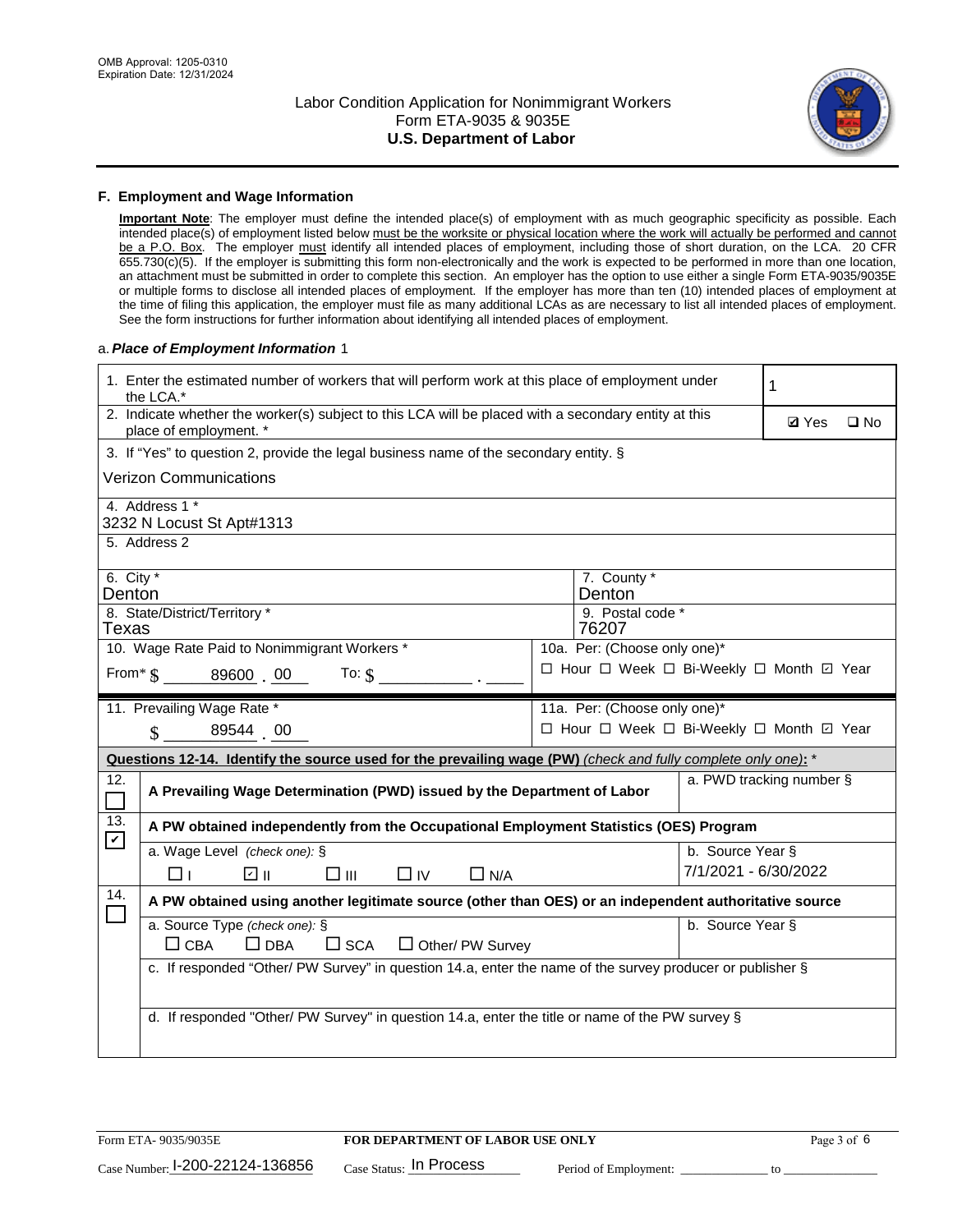

# **G. Employer Labor Condition Statements**

! *Important Note:* In order for your application to be processed, you MUST read Section G of the Form ETA-9035CP - General Instructions for the 9035 & 9035E under the heading "Employer Labor Condition Statements" and agree to all four (4) labor condition statements summarized below:

- (1) **Wages:** The employer shall pay nonimmigrant workers at least the prevailing wage or the employer's actual wage, whichever is higher, and pay for non-productive time. The employer shall offer nonimmigrant workers benefits and eligibility for benefits provided as compensation for services on the same basis as the employer offers to U.S. workers. The employer shall not make deductions to recoup a business expense(s) of the employer including attorney fees and other costs connected to the performance of H-1B, H-1B1, or E-3 program functions which are required to be performed by the employer. This includes expenses related to the preparation and filing of this LCA and related visa petition information. 20 CFR 655.731;
- (2) **Working Conditions:** The employer shall provide working conditions for nonimmigrants which will not adversely affect the working conditions of workers similarly employed. The employer's obligation regarding working conditions shall extend for the duration of the validity period of the certified LCA or the period during which the worker(s) working pursuant to this LCA is employed by the employer, whichever is longer. 20 CFR 655.732;
- (3) **Strike, Lockout, or Work Stoppage:** At the time of filing this LCA, the employer is not involved in a strike, lockout, or work stoppage in the course of a labor dispute in the occupational classification in the area(s) of intended employment. The employer will notify the Department of Labor within 3 days of the occurrence of a strike or lockout in the occupation, and in that event the LCA will not be used to support a petition filing with the U.S. Citizenship and Immigration Services (USCIS) until the DOL Employment and Training Administration (ETA) determines that the strike or lockout has ended. 20 CFR 655.733; and
- (4) **Notice:** Notice of the LCA filing was provided no more than 30 days before the filing of this LCA or will be provided on the day this LCA is filed to the bargaining representative in the occupation and area of intended employment, or if there is no bargaining representative, to workers in the occupation at the place(s) of employment either by electronic or physical posting. This notice was or will be posted for a total period of 10 days, except that if employees are provided individual direct notice by e-mail, notification need only be given once. A copy of the notice documentation will be maintained in the employer's public access file. A copy of this LCA will be provided to each nonimmigrant worker employed pursuant to the LCA. The employer shall, no later than the date the worker(s) report to work at the place(s) of employment, provide a signed copy of the certified LCA to the worker(s) working pursuant to this LCA. 20 CFR 655.734.

1. **I have read and agree to** Labor Condition Statements 1, 2, 3, and 4 above and as fully explained in Section G of the Form ETA-9035CP – General Instructions for the 9035 & 9035E and the Department's regulations at 20 CFR 655 Subpart H. \*

**Ø**Yes ロNo

#### **H. Additional Employer Labor Condition Statements –H-1B Employers ONLY**

!**Important Note***:* In order for your H-1B application to be processed, you MUST read Section H – Subsection 1 of the Form ETA 9035CP – General Instructions for the 9035 & 9035E under the heading "Additional Employer Labor Condition Statements" and answer the questions below.

#### *a. Subsection 1*

| 1. At the time of filing this LCA, is the employer H-1B dependent? §                                                                                                                                                                                            |  | ⊡ Yes | □ No      |              |  |
|-----------------------------------------------------------------------------------------------------------------------------------------------------------------------------------------------------------------------------------------------------------------|--|-------|-----------|--------------|--|
| 2. At the time of filing this LCA, is the employer a willful violator? $\S$                                                                                                                                                                                     |  |       | ⊡ No      |              |  |
| 3. If "Yes" is marked in questions H.1 and/or H.2, you must answer "Yes" or "No" regarding<br>whether the employer will use this application ONLY to support H-1B petitions or extensions of<br>status for exempt H-1B nonimmigrant workers? §                  |  |       | $\Box$ No |              |  |
| 4. If "Yes" is marked in question H.3, identify the statutory basis for the<br>■ \$60,000 or higher annual wage<br>exemption of the H-1B nonimmigrant workers associated with this<br>□ Master's Degree or higher in related specialty<br>$\Box$ Both<br>LCA. § |  |       |           |              |  |
| H-1B Dependent or Willful Violator Employers -Master's Degree or Higher Exemptions ONLY                                                                                                                                                                         |  |       |           |              |  |
| 5. Indicate whether a completed Appendix A is attached to this LCA covering any H-1B<br>nonimmigrant worker for whom the statutory exemption will be based <b>ONLY</b> on attainment of a<br>Master's Degree or higher in related specialty. §                  |  |       | ⊡ No      | <b>Q</b> N/A |  |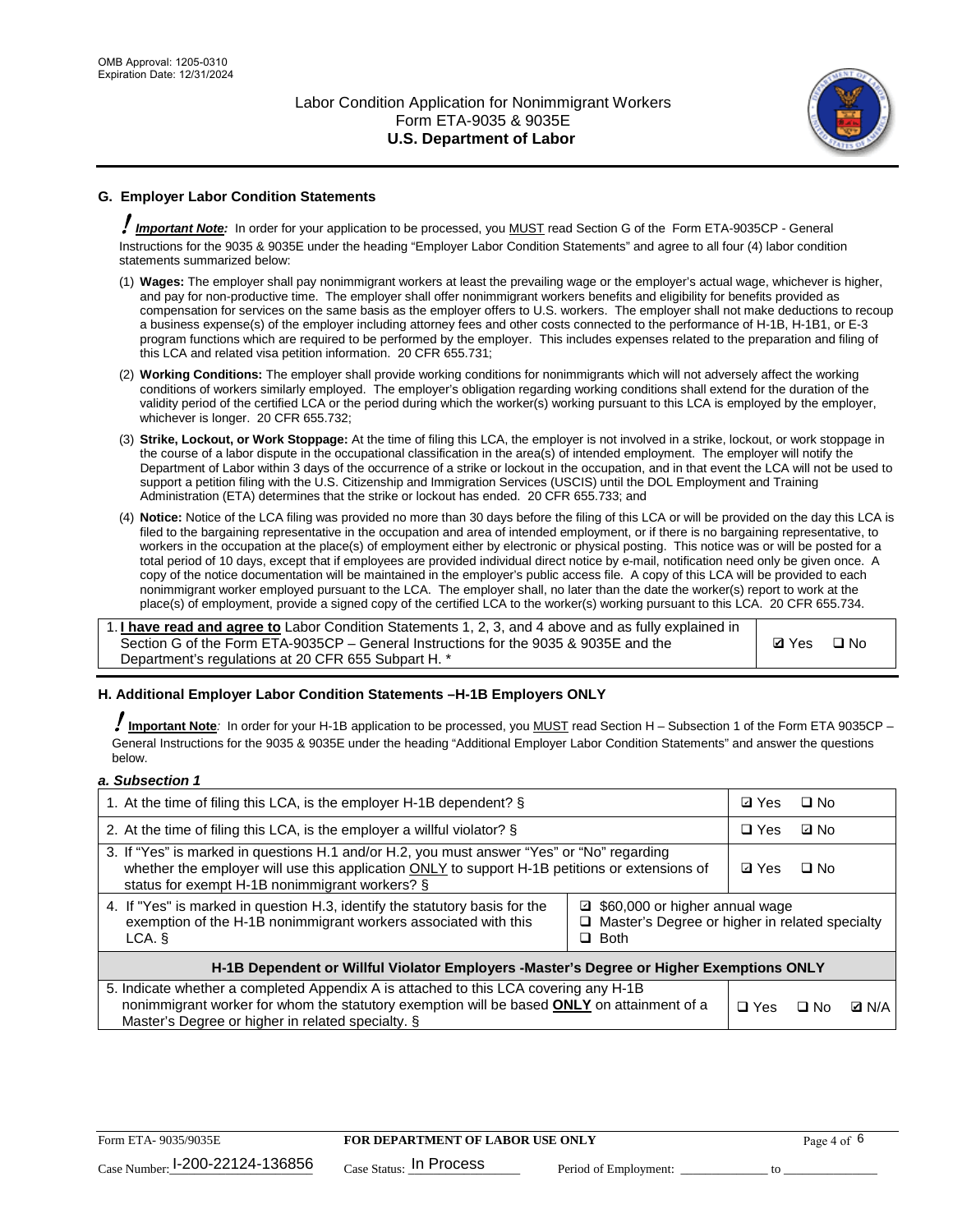

**If you marked "Yes" to questions H.a.1 (H-1B dependent) and/or H.a.2 (H-1B willful violator) and "No" to question H.a.3 (exempt H-1B nonimmigrant workers), you MUST read Section H – Subsection 2 of the Form ETA 9035CP – General Instructions for the 9035 & 9035E under the heading "Additional Employer Labor Condition Statements" and indicate your agreement to all three (3) additional statements summarized below.**

#### *b. Subsection 2*

- A. **Displacement:** An H-1B dependent or willful violator employer is prohibited from displacing a U.S. worker in its own workforce within the period beginning 90 days before and ending 90 days after the date of filing of the visa petition. 20 CFR 655.738(c);
- B. **Secondary Displacement:** An H-1B dependent or willful violator employer is prohibited from placing an H-1B nonimmigrant worker(s) with another/secondary employer where there are indicia of an employment relationship between the nonimmigrant worker(s) and that other/secondary employer (thus possibly affecting the jobs of U.S. workers employed by that other employer), unless and until the employer subject to this LCA makes the inquiries and/or receives the information set forth in 20 CFR 655.738(d)(5) concerning that other/secondary employer's displacement of similarly employed U.S. workers in its workforce within the period beginning 90 days before and ending 90 days after the date of such placement. 20 CFR 655.738(d). Even if the required inquiry of the secondary employer is made, the H-1B dependent or willful violator employer will be subject to a finding of a violation of the secondary displacement prohibition if the secondary employer, in fact, displaces any U.S. worker(s) during the applicable time period; and
- C. **Recruitment and Hiring:** Prior to filing this LCA or any petition or request for extension of status for nonimmigrant worker(s) supported by this LCA, the H-1B dependent or willful violator employer must take good faith steps to recruit U.S. workers for the job(s) using procedures that meet industry-wide standards and offer compensation that is at least as great as the required wage to be paid to the nonimmigrant worker(s) pursuant to 20 CFR 655.731(a). The employer must offer the job(s) to any U.S. worker who applies and is equally or better qualified for the job than the nonimmigrant worker. 20 CFR 655.739.

| 6. I have read and agree to Additional Employer Labor Condition Statements A, B, and C above and |       |           |
|--------------------------------------------------------------------------------------------------|-------|-----------|
| as fully explained in Section H – Subsections 1 and 2 of the Form ETA 9035CP – General           | □ Yes | $\Box$ No |
| Instructions for the 9035 & 9035E and the Department's regulations at 20 CFR 655 Subpart H. §    |       |           |

#### **I. Public Disclosure Information**

! **Important Note***:* You must select one or both of the options listed in this Section.

| 1. Public disclosure information in the United States will be kept at: * |  |  |  |  |  |  |
|--------------------------------------------------------------------------|--|--|--|--|--|--|
|--------------------------------------------------------------------------|--|--|--|--|--|--|

**sqrt** Employer's principal place of business □ Place of employment

#### **J. Notice of Obligations**

A. Upon receipt of the certified LCA, the employer must take the following actions:

- o Print and sign a hard copy of the LCA if filing electronically (20 CFR 655.730(c)(3));<br>
Maintain the original signed and certified LCA in the employer's files (20 CFR 655.7
- Maintain the original signed and certified LCA in the employer's files (20 CFR 655.705(c)(2); 20 CFR 655.730(c)(3); and 20 CFR 655.760); and
- o Make a copy of the LCA, as well as necessary supporting documentation required by the Department of Labor regulations, available for public examination in a public access file at the employer's principal place of business in the U.S. or at the place of employment within one working day after the date on which the LCA is filed with the Department of Labor (20 CFR 655.705(c)(2) and 20 CFR 655.760).
- B. The employer must develop sufficient documentation to meet its burden of proof with respect to the validity of the statements made in its LCA and the accuracy of information provided, in the event that such statement or information is challenged (20 CFR 655.705(c)(5) and 20 CFR 655.700(d)(4)(iv)).
- C. The employer must make this LCA, supporting documentation, and other records available to officials of the Department of Labor upon request during any investigation under the Immigration and Nationality Act (20 CFR 655.760 and 20 CFR Subpart I).

*I declare under penalty of perjury that I have read and reviewed this application and that to the best of my knowledge, the*  information contained therein is true and accurate. I understand that to knowingly furnish materially false information in the *preparation of this form and any supplement thereto or to aid, abet, or counsel another to do so is a federal offense punishable by fines, imprisonment, or both (18 U.S.C. 2, 1001,1546,1621).*

| 1. Last (family) name of hiring or designated official *   2. First (given) name of hiring or designated official *   3. Middle initial §<br>Vidyadharan | l Saniav         |  |
|----------------------------------------------------------------------------------------------------------------------------------------------------------|------------------|--|
| 4. Hiring or designated official title *<br>CHIEF LEGAL OFFICER                                                                                          |                  |  |
| 5. Signature *                                                                                                                                           | 6. Date signed * |  |